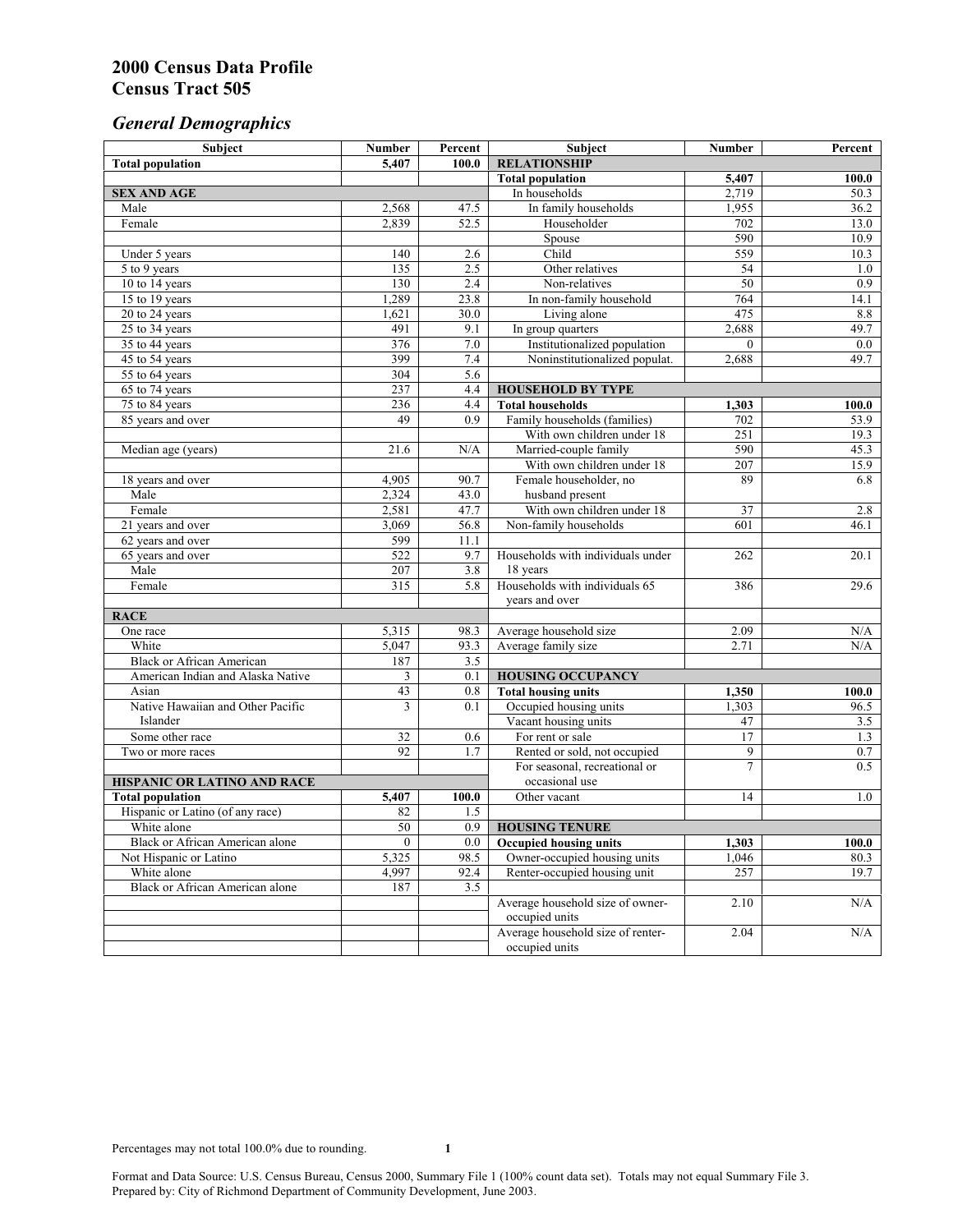## *Social Characteristics*

| <b>Subject</b>                                      | <b>Number</b>            | Percent                        | <b>Subject</b>                         | <b>Number</b> | Percent |
|-----------------------------------------------------|--------------------------|--------------------------------|----------------------------------------|---------------|---------|
| <b>SCHOOL ENROLLMENT</b>                            | <b>RESIDENCE IN 1995</b> |                                |                                        |               |         |
| Population 3 years and over enrolled in             | 3,265                    | 100.0                          | Population 5 years and over            | 5,324         | 100.0   |
| school                                              |                          |                                | Same house in 1995                     | 2,153         | 40.4    |
| Nursery school, preschool                           | 29                       | 0.9                            | Different house in the U.S. in         | 3.008         | 56.5    |
| Kindergarten                                        | 22                       | 0.7                            | 1995                                   |               |         |
| Elementary school (grades 1-8)                      | 181                      | 5.5                            | Same county                            | 502           | 9.4     |
| High school (grades 9-12)                           | 123                      | 3.8                            | Different county                       | 2,506         | 47.1    |
| College or graduate school                          | 2,910                    | 89.1                           | Same state                             | 865           | 16.2    |
|                                                     |                          |                                | Different state                        | 1.641         | 30.8    |
| <b>EDUCATIONAL ATTAINMENT</b>                       |                          |                                | Elsewhere in 1995                      | 163           | 3.1     |
| Population 25 years and over                        | 2,150                    | 100.0                          |                                        |               |         |
| Less than 9 <sup>th</sup> grade                     | 58                       | 2.7                            | NATIVITY AND PLACE OF BIRTH            |               |         |
| $9th$ to $12th$ grade, no diploma                   | 63                       | 2.9                            | <b>Total population</b>                | 5,508         | 100.0   |
| High school graduate (includes equivalency)         | 257                      | 12.0                           | Native                                 | 5.253         | 95.4    |
| Some college, no degree                             | 330                      | 15.3                           | Born in United States                  | 5,149         | 93.5    |
| Associate degree                                    | 27                       | 1.3                            | State of residence                     | 2,156         | 39.1    |
| Bachelor's degree                                   | 848                      | 39.4                           | Different state                        | 2,993         | 54.3    |
| Graduate or professional degree                     | 567                      | 26.4                           | Born outside United States             | 104           | 1.9     |
| Percent high school graduate or higher              | 94.4%                    | N/A                            | Foreign born                           | 255           | 4.6     |
| Percent bachelor's degree or higher                 | 65.8%                    | N/A                            | Entered 1990 to March 2000             | 166           | 3.0     |
|                                                     |                          |                                | Naturalized citizen                    | 96            | 1.7     |
| <b>MARITAL STATUS</b>                               | Not a citizen            | 159                            | 2.9                                    |               |         |
| Population 15 years and over                        | 5,114                    | 100.0                          |                                        |               |         |
| Never married                                       | 2,963                    | 57.9                           | <b>REGION OF BIRTH OF FOREIGN BORN</b> |               |         |
| Now married, not including separated                | 1.692                    | 33.1                           | Total (excluding born at sea)          | 255           | 100.0   |
| Separated                                           | 42                       | 0.8                            | Europe                                 | 96            | 37.6    |
| Widowed                                             | 193                      | 3.8                            | Asia                                   | 52            | 20.4    |
| Female                                              | 164                      | 3.2                            | Africa                                 | 40            | 15.7    |
| Divorced                                            | 224                      | 4.4                            | Oceania                                | $\theta$      | 0.0     |
| Female                                              | 151                      | 3.0                            | Latin America                          | 46            | 18.0    |
|                                                     |                          |                                | Northern America                       | 21            | 8.2     |
| <b>GRANDPARENTS AS CAREGIVERS</b>                   |                          |                                |                                        |               |         |
| Grandparent living in household with<br>27<br>100.0 |                          | <b>LANGUAGE SPOKEN AT HOME</b> |                                        |               |         |
| one or more own grandchildren under 18              |                          |                                | Population 5 years and over            | 5,324         | 100.0   |
| years                                               |                          |                                | English only                           | 4,779         | 89.8    |
| Grandparent responsible for grandchildren           | $\overline{7}$           | 25.9                           | Language other than English            | 545           | 10.2    |
|                                                     |                          |                                | Speak English less than                | 125           | 2.3     |
| <b>VETERAN STATUS</b>                               |                          |                                | "very well"                            |               |         |
| Civilian population 18 years and over               | 4,989                    | 100.0                          | Spanish                                | 161           | 3.0     |
| Civilian veterans                                   | 338                      | 6.8                            | Speak English less than                | 33            | 0.6     |
|                                                     |                          |                                | "very well"                            |               |         |
| <b>DISABILITY STATUS OF THE CIVILIAN</b>            | Other Indo-European      | 297                            | 5.6                                    |               |         |
| NONINSTITUTIONALIZED POPULATION                     | languages                |                                |                                        |               |         |
| Population 5 to 20 years                            | 2,173                    | 100.0                          | Speak English less than                | 92            | 1.7     |
| With a disability                                   | 70                       | 3.2                            | "very well"                            |               |         |
| Population 21 to 64 years                           | 2,566                    | 100.0                          | Asian and Pacific Island               | 35            | 0.7     |
| With a disability                                   | 177                      | 6.9                            | languages                              |               |         |
| Percent employed                                    | 71.2%                    | N/A                            | Speak English less than                | $\mathbf{0}$  | 0.0     |
| No disability                                       | 2,389                    | 93.1                           | "very well"                            |               |         |
| Percent employed                                    | 68.9%                    | N/A                            | Other Languages                        | 52            | 1.0     |
| Population 65 years and over                        | 585                      | 100.0                          | Speak English less than                | $\mathbf{0}$  | 0.0     |
| With a disability                                   | 167                      | 28.5                           | "very well"                            |               |         |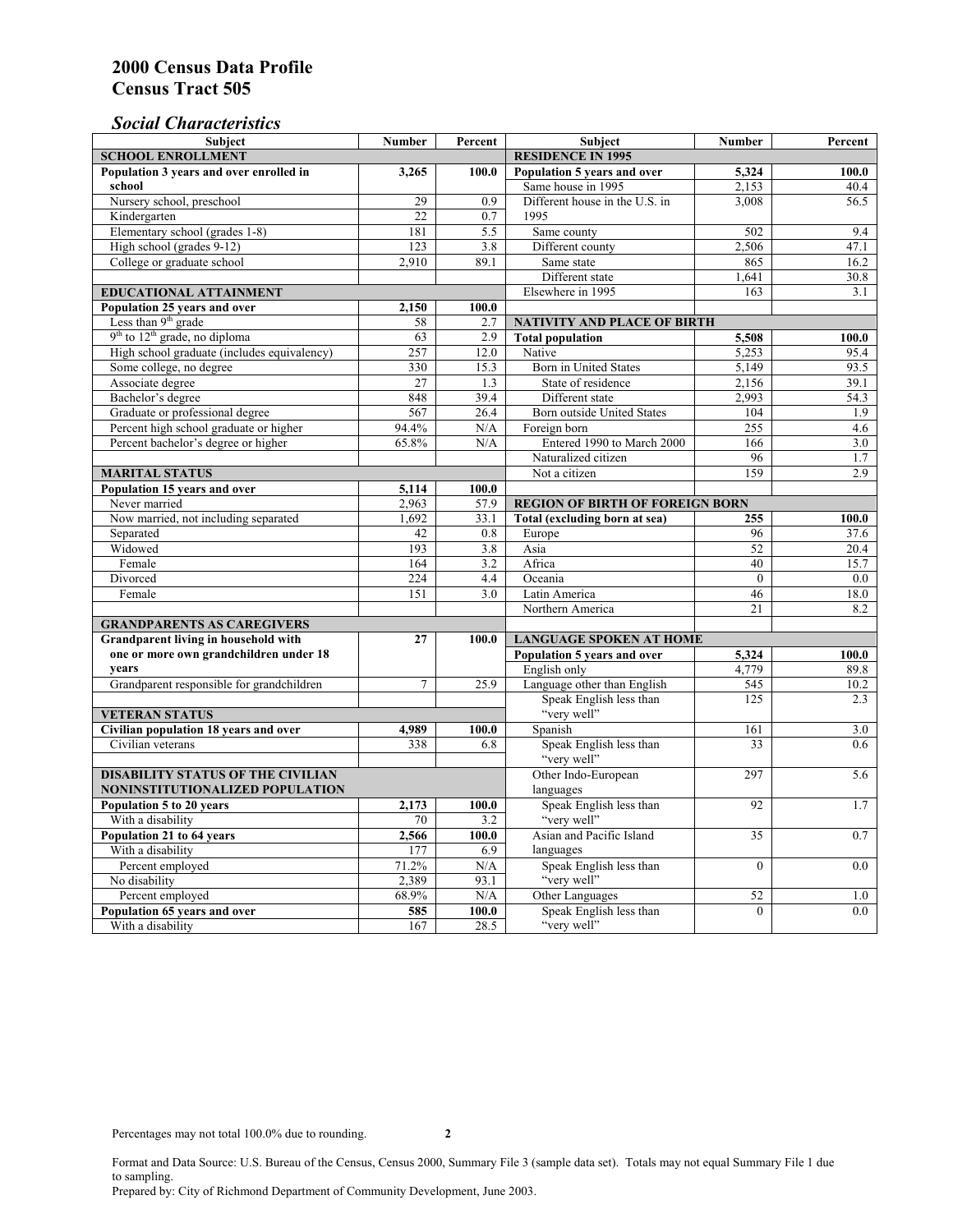## *Economic Characteristics*

| <b>Subject</b>                                     | Number           | Percent               | Subject                                    | Number           | Percent        |
|----------------------------------------------------|------------------|-----------------------|--------------------------------------------|------------------|----------------|
| <b>EMPLOYMENT STATUS</b>                           |                  | <b>INCOME IN 1999</b> |                                            |                  |                |
| Population 16 years and over                       | 5,099            | 100.0                 | Households                                 | 1,325            | 100.0          |
| In labor force                                     | 2,627            | 51.5                  | Less than \$10,000                         | 57               | 4.3            |
| Civilian labor force                               | 2,627            | 51.5                  | \$10,000 to \$14,999                       | 15               | 1.1            |
| Employed                                           | 2,531            | 49.6                  | \$15,000 to \$24,999                       | 142              | 10.7           |
| Unemployed                                         | 96               | 1.9                   | \$25,000 to \$34,999                       | 171              | 12.9           |
| Percent of civilian labor force                    | 3.7%             | N/A                   | \$35,000 to \$49,999                       | 220              | 16.6           |
| Armed Forces                                       | $\mathbf{0}$     | 0.0                   | \$50,000 to \$74,999                       | 247              | 18.6           |
| Not in labor force                                 | 2,472            | 48.5                  | \$75,000 to \$99,999                       | 128              | 9.7            |
| Females 16 years and over                          | 2,699            | 100.0                 | \$100,000 to \$149,999                     | 157              | 11.8           |
| In labor force                                     | 1,339            | 49.6                  | \$150,000 to \$199,999                     | 43               | 3.2            |
| Civilian labor force                               | 1,339            | 49.6                  | \$200,000 or more                          | 145              | 10.9           |
| Employed                                           | 1,306            | 48.4                  | Median household income (dollars)          | 54,188           | N/A            |
| Own children under 6 years                         | 202              | 100.0                 |                                            |                  |                |
| All parents in family in labor force               | 127              | 62.9                  | With earnings                              | 1,047            | 79.0           |
|                                                    |                  |                       | Mean earnings (dollars)                    | 85,598           | N/A            |
| <b>COMMUTING TO WORK</b>                           |                  |                       | With Social Security income                | 389              | 29.4           |
| Workers 16 years and over                          | 2,429            | 100.0                 | Mean Social Security income                | 13,093           | N/A            |
| Car, truck, or van – drove alone                   | 1,517            | 62.5                  | (dollars)                                  |                  |                |
| Car, truck, or van - carpooled                     | $80\,$           | 3.3                   | With Supplemental Security income          | 18               | 1.4            |
| Public transportation (including taxicab)          | 52               | 2.1                   | Mean Supplemental Security                 | 6,972            | N/A            |
| Walked                                             | 636              | 26.2                  | income (dollars)                           |                  |                |
| Other means                                        | 31               | 1.3                   | With public assistance income              | $\boldsymbol{0}$ |                |
| Worked at home                                     | 113              | 4.7                   |                                            | $\theta$         | $0.0\,$<br>N/A |
|                                                    |                  |                       | Mean public assistance income<br>(dollars) |                  |                |
| Mean travel time to work (minutes)                 | 17.2             | N/A                   |                                            |                  |                |
|                                                    |                  |                       | With retirement income (dollars)           | 260              | 19.6           |
| Employed civilian population 16 years and over     | 2,531            | 100.0                 | Mean retirement income (dollars)           | 23.155           | N/A            |
| <b>OCCUPATION</b>                                  |                  |                       |                                            |                  |                |
| Management, professional, and related occupations  | 1,227            | 48.5                  | <b>Families</b>                            | 728              | 100.0          |
| Service occupations                                | 227              | 9.0                   | Less than \$10,000                         | 12               | 1.6            |
| Sales and office occupations                       | 963              | 38.0                  | \$10,000 to \$14,999                       | 8                | 1.1            |
| Farming, fishing, and forestry occupations         | $\boldsymbol{0}$ | 0.0                   | \$15,000 to \$24,999                       | $\overline{25}$  | 3.4            |
| Construction, extraction, and maintenance          | 51               | 2.0                   | \$25,000 to \$34,999                       | 19               | 2.6            |
| occupations                                        |                  |                       | \$35,000 to \$49,999                       | 102              | 14.0           |
| Production, transportation, and material moving    | 63               | 2.5                   | \$50,000 to \$74,999                       | 170              | 23.4           |
| occupations                                        |                  |                       | \$75,000 to \$99,999                       | 94               | 12.9           |
|                                                    |                  |                       | \$100,000 to \$149,999                     | 128              | 17.6           |
| <b>INDUSTRY</b>                                    |                  |                       | \$150,000 to \$199,999                     | 36               | 4.9            |
| Agriculture, forestry, fishing and hunting, and    | $\boldsymbol{0}$ | 0.0                   | \$200,000 or more                          | 134              | 18.4           |
| mining                                             |                  |                       | Median family income (dollars)             | 81,824           | N/A            |
| Construction                                       | 72               | 2.8                   |                                            |                  |                |
| Manufacturing                                      | 103              | 4.1                   | Per capita income (dollars)                | 24,782           | N/A            |
| Wholesale trade                                    | 47               | 1.9                   | <b>Median earnings (dollars)</b>           |                  |                |
| Retail trade                                       | 301              | 11.9                  | Male full-time, year-round workers         | 56,801           | N/A            |
| Transportation and warehousing, and utilities      | 48               | 1.9                   | Female full-time, year-round workers       | 36,833           | N/A            |
| Information                                        | 150              | 5.9                   |                                            | Number           | Percent        |
| Finance, insurance, real estate, and rental and    | 322              | 12.7                  |                                            | below            | below          |
| leasing                                            |                  |                       |                                            | poverty          | poverty        |
| Professional, scientific, management,              | 329              | 13.0                  | Subject                                    | level            | level          |
| administrative, and waste management services      |                  |                       | <b>POVERTY STATUS IN 1999</b>              |                  |                |
| Educational, health and social services            | 827              | 32.7                  | <b>Families</b>                            | 12               | 1.6            |
| Arts, entertainment, recreation, accommodation and | 123              | 4.9                   | With related children under 18 years       | 5                | 1.8            |
| food services                                      |                  |                       | With related children under 5 years        | $\overline{5}$   | 4.3            |
| Other services (except public administration)      | 103              | 4.1                   | Families with female householder, no       | 5                | 4.1            |
| Public Administration                              | 106              | 4.2                   | husband present                            |                  |                |
|                                                    |                  |                       | With related children under 18 years       | 5                | 11.1           |
| <b>CLASS OF WORKER</b>                             |                  |                       | With related children under 5 years        | $\overline{5}$   | 35.7           |
| Private wage and salary workers                    | 2,069            | 81.7                  | Individuals                                | 131              | 4.7            |
| Government workers                                 | 299              | 11.8                  | 18 years and over                          | 120              | 5.3            |
| Self-employed workers in own not incorporated      | 155              | 6.1                   | 65 years and over                          | 19               | 3.2            |
| business                                           |                  |                       | Related children under 18 years            | 11               | $2.2\,$        |
| Unpaid family workers                              | 8                | 0.3                   | Related children 5 to 17 years             | 3                | 0.9            |
|                                                    |                  |                       | Unrelated individuals 15 years and         | 101              | 13.1           |
|                                                    |                  |                       | over                                       |                  |                |
|                                                    |                  |                       |                                            |                  |                |

Percentages may not total 100.0% due to rounding. **3** 

Format and Data Source: U.S. Bureau of the Census, Census 2000, Summary File 3 (sample data set). Totals may not equal Summary File 1 due to sampling.

Prepared by: City of Richmond Department of Community Development, June 2003.